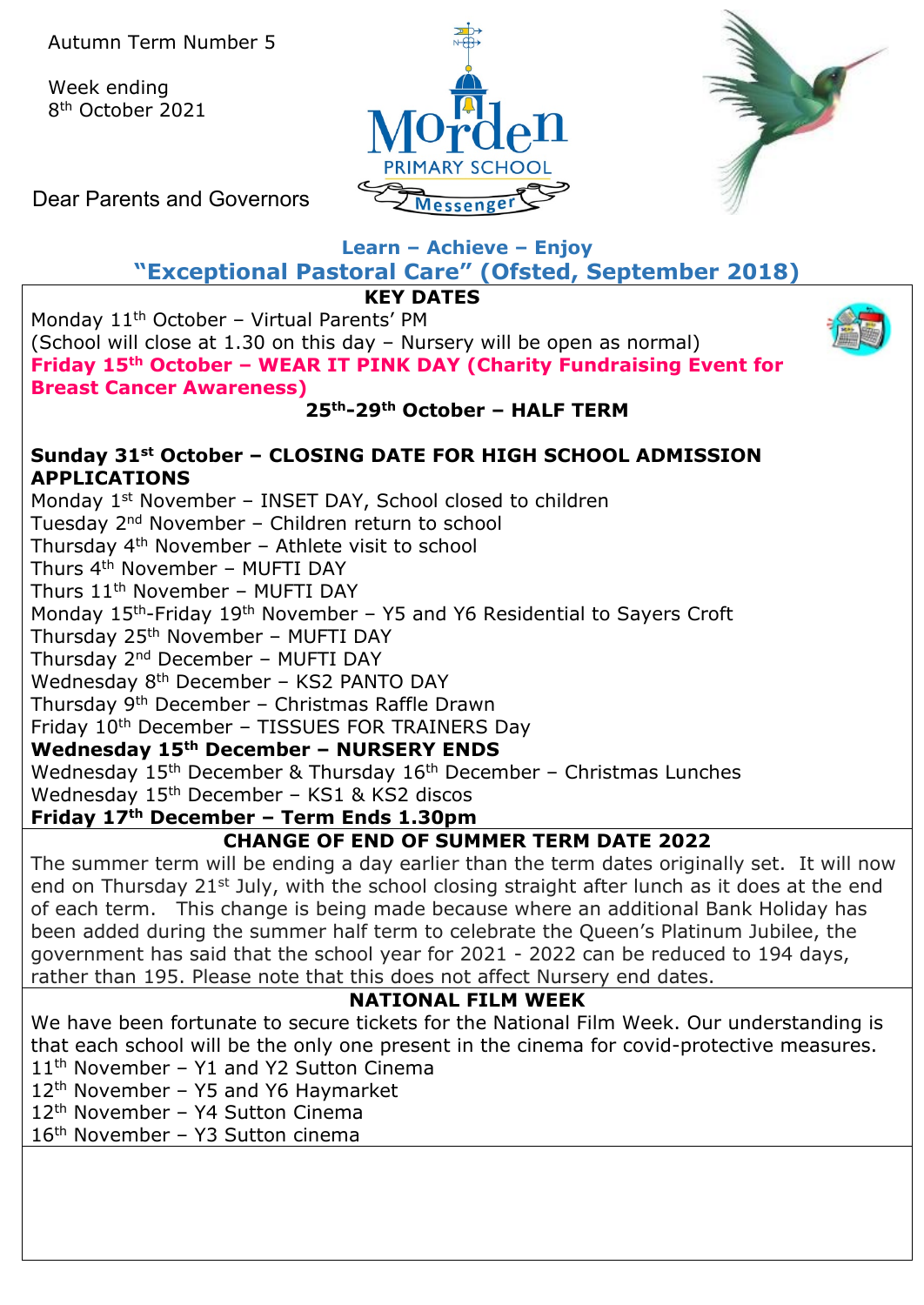

#### **Subject: Food Relief has reopened!**

We are really excited to let you all know that we are reopening our foodbank centres in the week of 2<sup>nd</sup> October, 2021.

When Covid hit in March 2020, we had to close our centre and quickly move to a home delivery service. Our staff had to work from home, with only a very skeletal team based at our office. Demand for food parcels went through the roof, we saw a rise in the need for our services. Over 2020, we fed hundreds of families.

Now, at last, we are excited to say we can finally open our centre again. Clients will need to be referred in the usual way, and then visit a foodbank centre to collect their food parcel. We know it's really important to be able to meet our clients in person, sit down with them with a cuppa and offer a listening ear.

Our opening times will be as follows:

# Saturdays between 11.00am - 1.00pm

### **Morden Islamic Community Centre**

116 London road Morden Surrey **SM4 5AX** 

We will be running a very small delivery service on a case by case basis, only for those clients who are Covid positive or who are physically unable to get to one of our centres.

Any questions? Please email us on admin@foodrelief.org.uk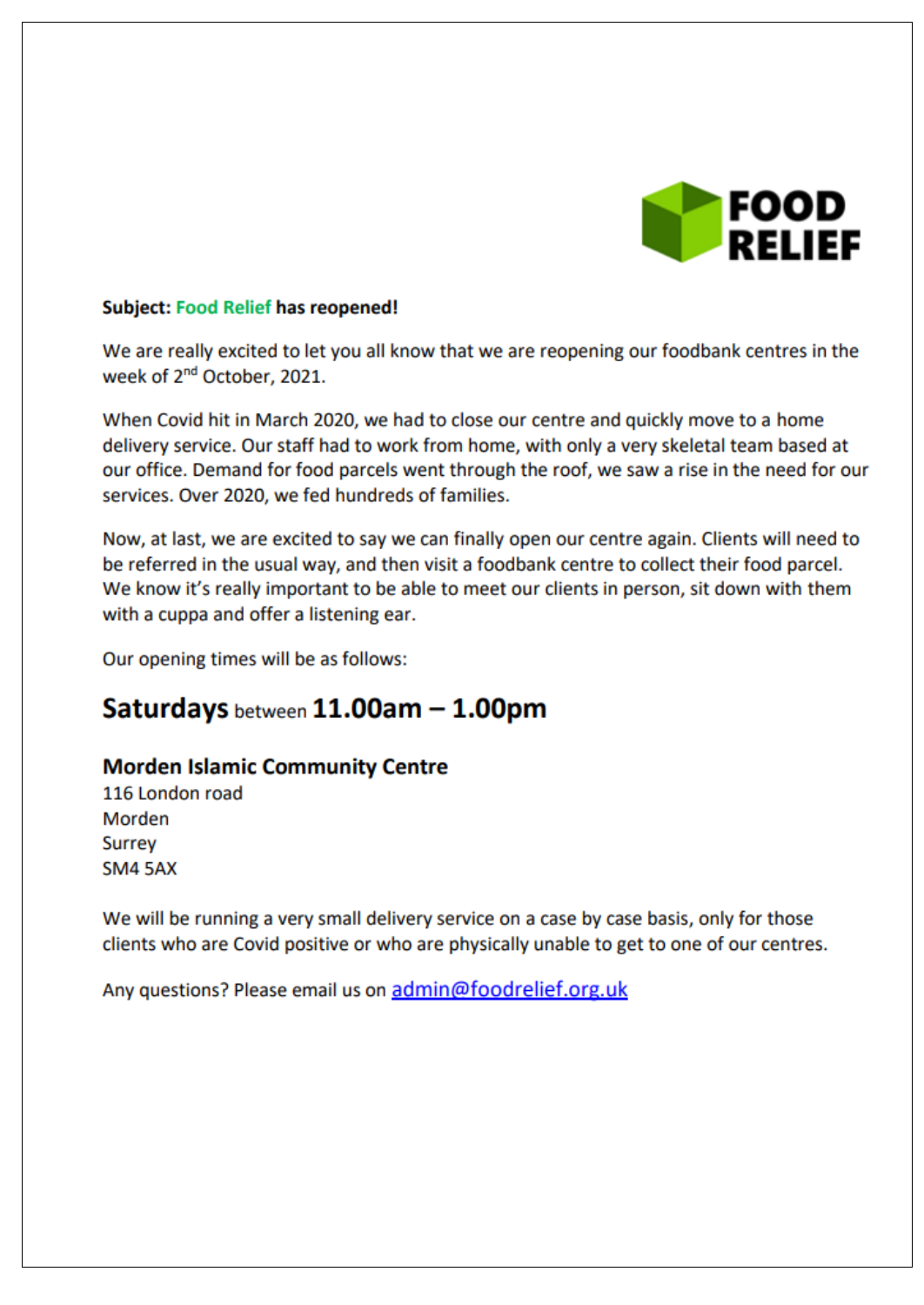### **Merton Merlin's Junior Netball**

Merton Merlin's currently have space in their Yr 4/5/6 netball training sessions indoors at Ursuline high on a Wednesday at 4.30pm (term time).

Parents should email the club at **mertonmerlinsnetball@hotmail.co.uk** if they would like to book a free trial session.

The club is very much mixed ability and great for girls that want to try netball for the first time and develop in a fun and welcoming environment.



Congratulations this week's Learners of the Week

#### w/e 8<sup>th</sup> October Week 5

| <b>CLASS</b>  |             | <b>LEARNER OF THE WEEK</b>                                                                           | <b>HIGH 5 - VALUE WINNER</b> |                                                                                                                   |  |
|---------------|-------------|------------------------------------------------------------------------------------------------------|------------------------------|-------------------------------------------------------------------------------------------------------------------|--|
|               | <b>NAME</b> | <b>REASON</b>                                                                                        | <b>NAME</b>                  | <b>REASON</b>                                                                                                     |  |
| Yellow        | Rio         | For trying his absolute best in Phonics.                                                             | Fatima                       | Respect – for always using her manners.                                                                           |  |
| Red           | Alexa       | For always working hard at everything in<br>class.                                                   | Oreece                       | Teamwork - always willing to help everyone.                                                                       |  |
| Green         | Arthur      | For working on his writing targets this<br>week, what a superstar!                                   | Amelia                       | Resilience- for persevering in her writing<br>when she was faced with challenges this<br>week. Well Done!         |  |
| Blue          | Matthew     | For his impressive range of imaginative<br>home learning projects.                                   | Callum                       | Challenge – for challenging himself in literacy<br>and maths.                                                     |  |
| <b>Purple</b> | Ronnie      | For improving his writing<br>by<br>using<br>paragraphs and working hard on his<br>handwriting.       | Elena                        | Teamwork - for always helping others in the<br>class happily.                                                     |  |
| Silver        | Maida       | For applying 100% effort and enjoyment in<br>all of her learning this week.                          | Zara                         | Teamwork - for showing patience and good<br>communication, helping others with learning<br>and getting organised. |  |
| Gold          | Amber       | For being a lovely, kind and caring member<br>of the class - looking after classmates and<br>adults. | Sanoshan                     | Teamwork - helping people out in Computing<br>this week - and indeed every week! Thank<br>you Sanoshan!           |  |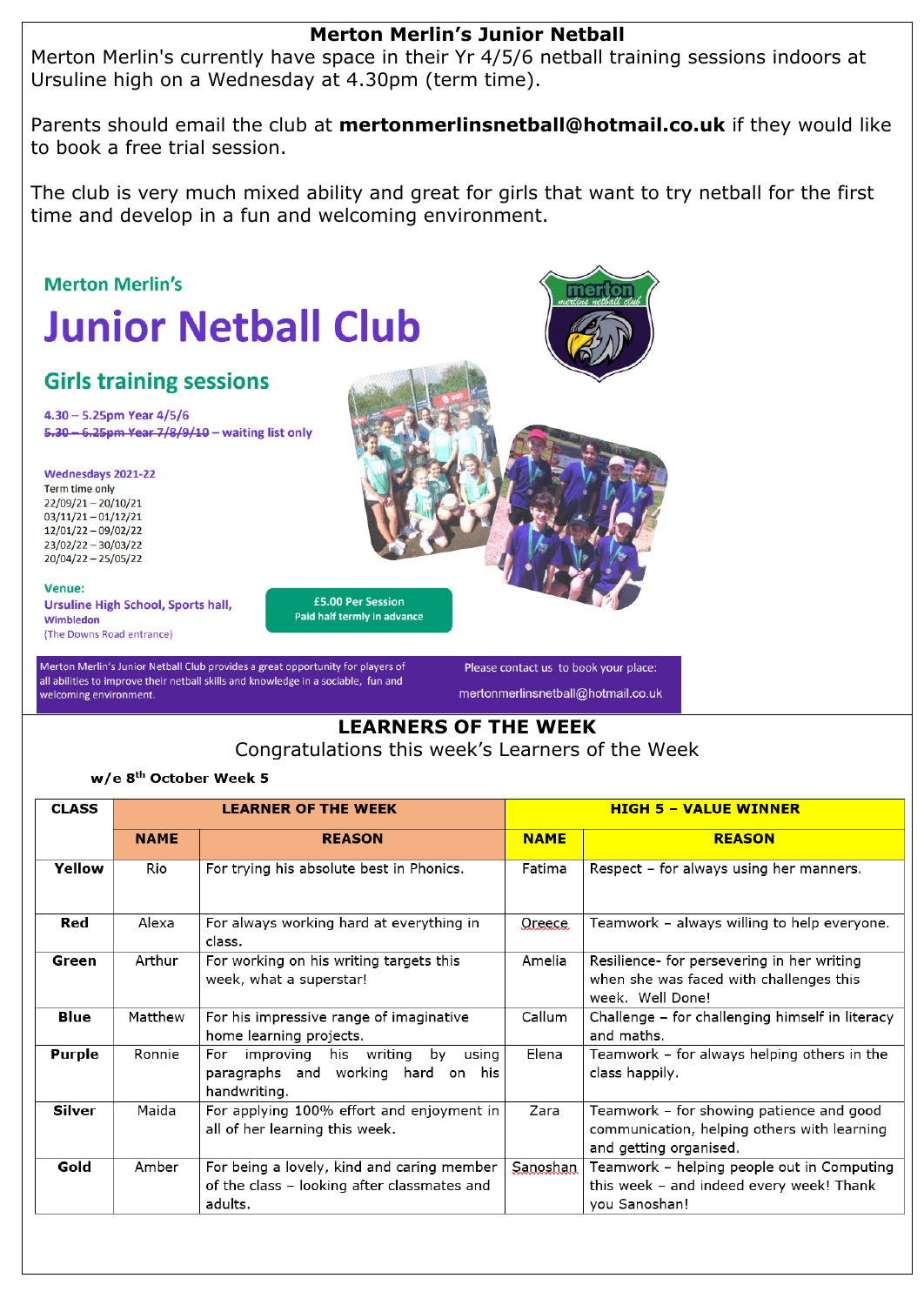

## Hummingbird Team Point Chart: Autumn 1 2021

| whole school  | <b>Rufous</b> | <b>Comet</b> | Zafiro | <b>Xanthus</b> | <b>Firecrown</b> |  |
|---------------|---------------|--------------|--------|----------------|------------------|--|
| wc 2.9.2021   | 51            | 56           | 45     | 45             | 55               |  |
| wc 9.9.2021   | 112           | 116          | 104    | 107            | 139              |  |
| wc 16.9.2021  | 125           | 95           | 91     | 100            | 106              |  |
| wc 23.9.2021  | 120           | 104          | 110    | 126            | 130              |  |
| wc 30.9.2021  | 147           | 138          | 138    | 138            | 144              |  |
| wc 7.10.2021  |               |              |        |                |                  |  |
| wc 14.10.2021 |               |              |        |                |                  |  |
| wc 21.10.2021 |               |              |        |                |                  |  |
| Total         | 555           | 509          | 488    | 516            | 574              |  |